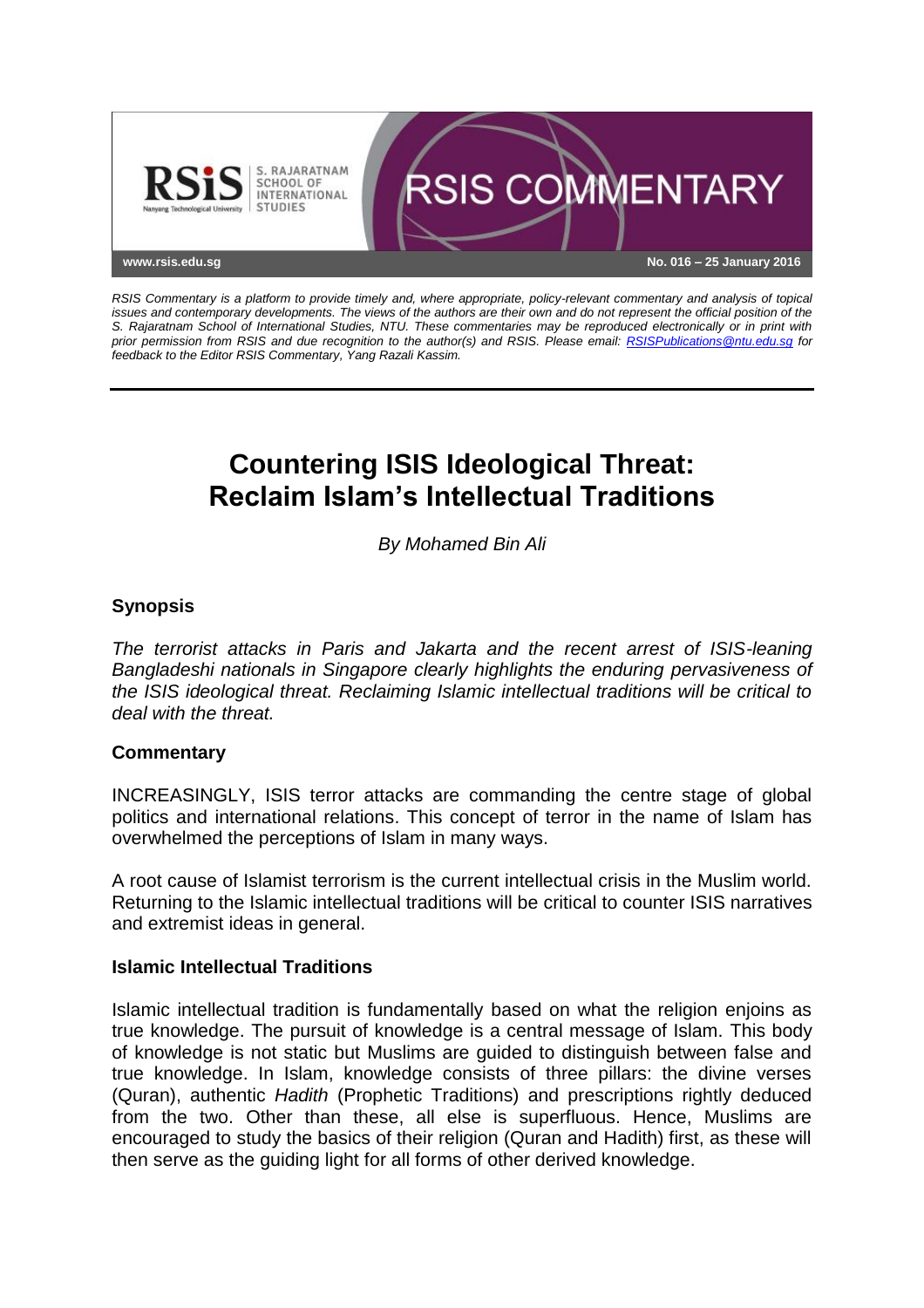Another significant feature of the Islamic intellectual traditions is their holistic nature: the pursuit of knowledge must go hand-in-hand with the development of one's character. A student who seeks knowledge but neglects the development of his or her moral values and normative behaviour (summed up as *adab* and *akhlaq*) risks deviating from the path of religion, using the religious knowledge for less noble worldly gain.

This holistic pursuit of knowledge was the standard practice for the early Muslims. A classic example is the group of Muslims who dedicated themselves to the study, preservation and application of the teachings of Prophet Muhammad (*Ahl-Hadith*). Considering themselves guardians of the authentic preservation of the Prophet's traditions for many generations of Muslims to come, they understood the importance of cultivating an unadulterated and accurate mode of perception and understanding.

### **Fallacies of ISIS Ideology**

ISIS ideology is defined as a religious doctrine which advocates literalistic interpretations of the sacred texts of Islam and the Shariah laws. The followers of ISIS approached the need to "purge" the religion of non-Islamic influences by advocating a return to the way of life of the Prophet and the early Muslims. Islamic law and Islamic state become the prerequisites to realise their ambitions. This earned them the label Islamic fundamentalists, in parallel with the same meaning of the term with reference to Christianity.

Yet, ironically, though ISIS claim to reject "anything Western", their thought processes and methodologies betray a pervasive influence of Western thought and its leading concepts and ideology. For instance, by suggesting force, that is "seizure of power" to achieve their goals of an Islamic society, ISIS are employing an ideology that is closer to fascism than to Islam.

In their fervour to return to a 'pure' interpretation of the religion, ISIS profess a strict adherence to the Quran and Hadith while strongly rejecting any kind of rationalist orientation present in a wide variety of Islamic intellectual teachings. By closing the avenues for analysis, deliberation and debate, they cut themselves off from the rich tradition of past Muslim scholars.

#### **Distortion of Jihad**

ISIS followers do not adhere to the classical prescriptions for addressing jihad and war. Their ideology largely rests upon the centrality of armed jihad to achieve their aims. Hence, armed jihad becomes the means to expand the territories of Islam and Muslim control to realise Islamic ideals. To justify their resort to violence, they define jihad as fighting alone.

ISIS ideology is at odds with nearly all Islamic religious thought. Firstly, ISIS ideologues are often non-religious authorities, thus they exhibit very limited religious knowledge compared to the Muslim scholars of the past: their writings are deprived of the legalistic arguments of scholars of the past, they fail to differentiate between schools of Islamic law or propose solutions for all potential situations.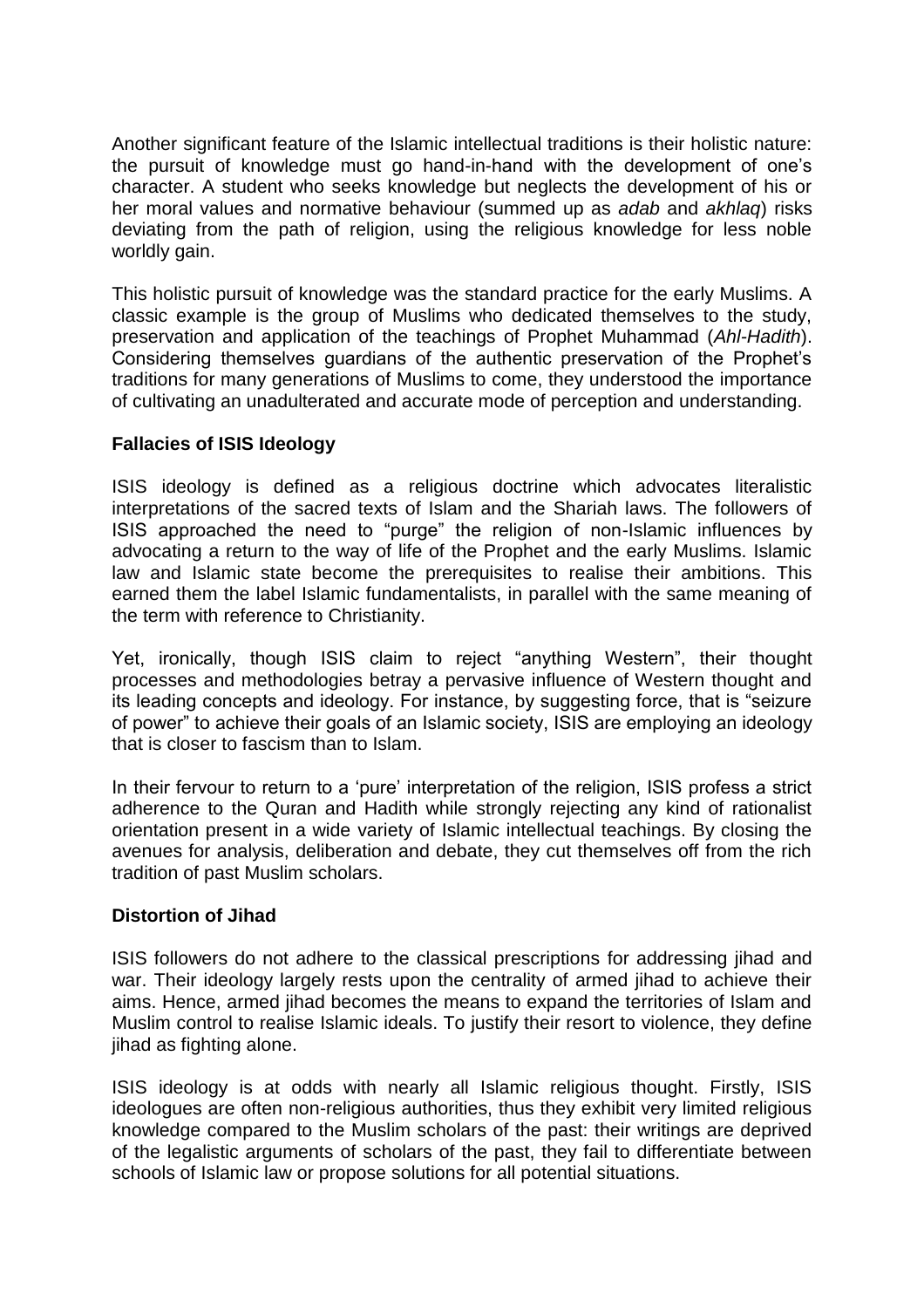This was the case with the so-called father of jihadism, Sayid Qutb, who pursued a secular education, rather than any form of religious training. The same can be said of Osama bin Laden, who did not receive any formal training as a religious scholar and Ayman al-Zawahiri who was a medical doctor by training.

Secondly, their arguments are couched in dramatic language targeted at provoking emotions and demanding actions by emphasising the moral justifications and the underlying ethical values of the rules, rather the detailed elaboration of those rules. They also have the tendency to quote selective portions of the Quranic verses to justify their arguments. For example, ISIS legitimises the killing civilians as acts of self-defence and rightful revenge for the killing of innocents in Palestine, Iraq, Syria and elsewhere.

This was because though there are authentic prophetic Hadith forbidding the killing of children and women, ISIS claim that there were other writings which allowed it, while selectively quoting the Quran for justification. Take this verse for example: "*And if you punish (your enemy, O You believers in the Oneness of God), then punish them with the like of that with which you were afflicted"*. What ISIS failed to add was the verse which ended with, *"but if you endure patiently, verily, it is better for As-Sabirin (the Patient Ones).")*

#### **Return to Islamic Intellectual Traditions**

In attempting to prescribe solutions to the problem of ISIS ideology and extremism in Islam, some suggest that the only way for Muslims to counter extremism is by rejecting religiosity and embracing secular, liberal values. Yet, given that the problem is not Islam per se but an aberration to the faith, the most logical path for Muslims to take is to return to the true Islamic teachings and tradition, which effectively means understanding and becoming better practising Muslims.

The drive to prevail over ISIS' ideological threat must begin with an accurate understanding of the threat. The religion of Islam is undergoing a significant revolution due to the pervasive ideological pressures. The extremists consist of people who draw upon a long tradition of extreme intolerance that does not distinguish politics from religion and distorts both. Extremists believe that their immoral acts of violence are moral and that they are on the right path to God. An enhanced understanding through increased debates and open dialogue about the nature of religious extremists will better assist policy makers to deal with those issues.

Muslims urgently need to reclaim their intellectual traditions so that they can make Islam relevant in today's world. In this respect, creating institutions of authority and credible Muslim scholars for guidance and enlightenment is paramount. Muslim leaders should also continue to upgrade their knowledge and be equally versatile in both religious and contemporary issues in the rapidly changing world. This is especially critical as Muslims become better-educated, more widely traveled and more exposed to the divergent views on many issues pertaining to Islam and its practical application in everyday life.